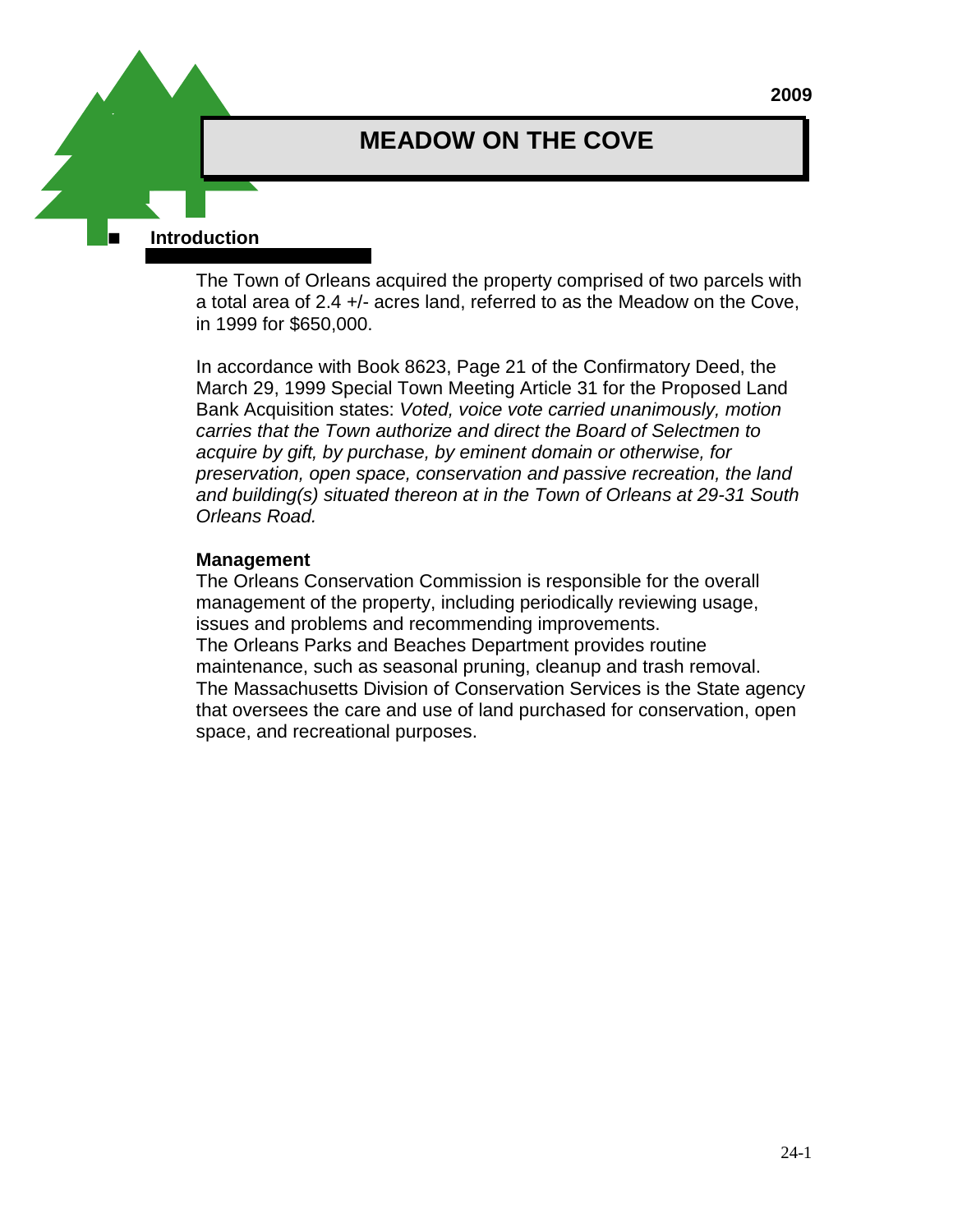

### **Site Description**

The **Entrance** to Meadow on the Cove is located at 29-31 South Orleans Road (Route 28) near Main Street and fronts Town Cove with 220 feet of shoreline. A sign "Meadow on the Cove" announces the Conservation Area.

Access to the site is down the preexisting driveway to a 6-car parking lot with a view to Town Cove. One space is designated handicapped accessible. There is a bicycle rack near the parking area next to the information sign.

There is a 4'- wide mulched path to the bench at the top of the Coastal Bank. There is another bench near Route 28 at the high point of the property under the street trees.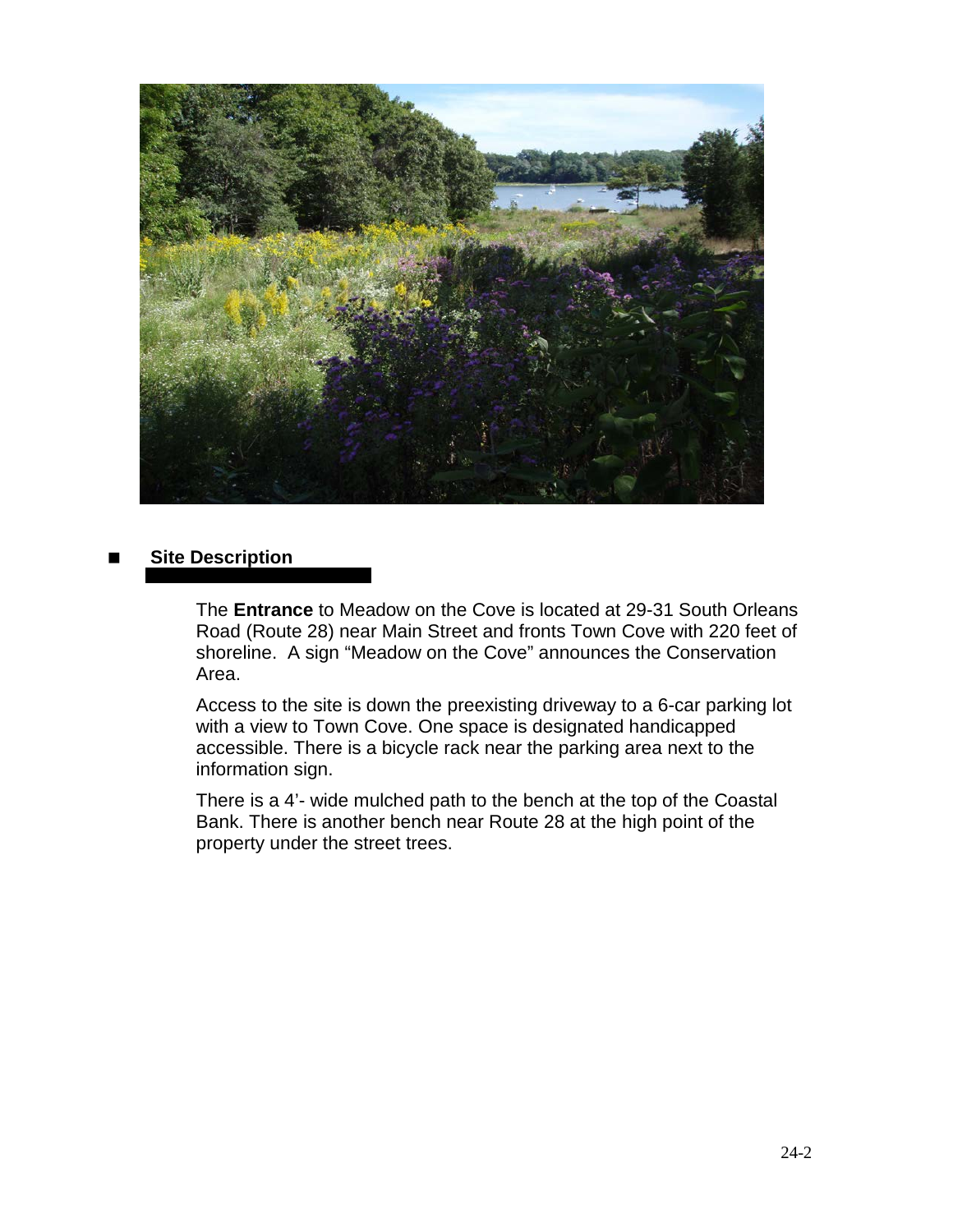

There are trees of substantial size along the property lines framing the view to the Cove. The trees to the south extend out from the lot line and form a small woodland from the parking area with several large native pines and lindens. This woodland area opens up near the shore with junipers and native grassland.

The north side of the property below the parking area that provides the view was the result of a major effort to remove invasive species such as bittersweet and milkweed vine. The area was burned, mowed, tilled, planted with seed, and finally planted with plugs of native grasses and wildflowers. The lower part of the field was largely little blue stem and has been maintained.

The Coastal bank was completely overgrown and through the work of the Barnstable County Funds and the Parks and Beaches Department, it has been cleared and replanted. Tupelos, hazelnuts and native grasses and wildflowers have been planted on the bank. There is a freshwater seepage at the bottom of the bank that supports elderberry.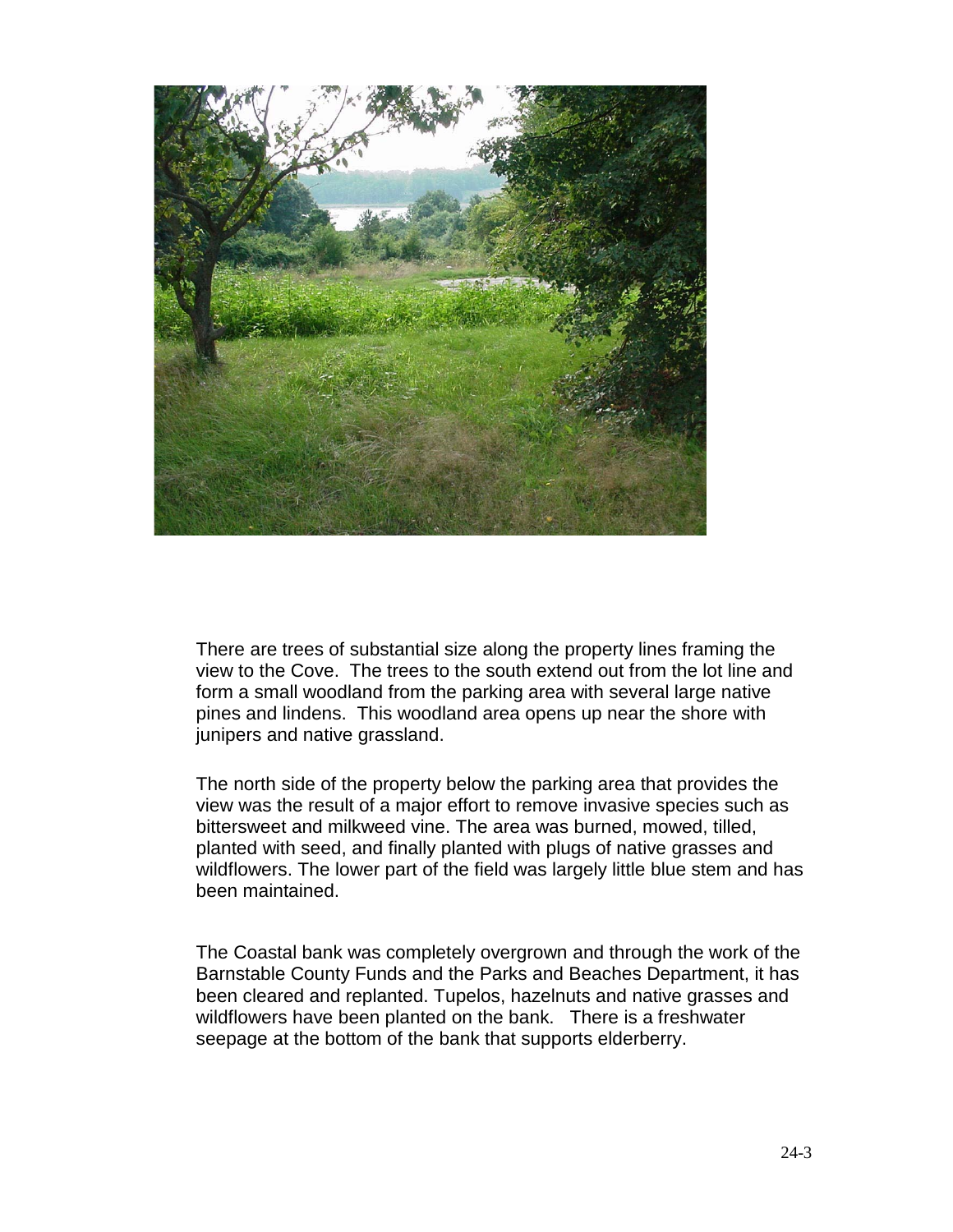

## **Land Uses, Limitations and Prohibitions**

Conservation-managed lands are purchased for a variety of active and passive *recreational uses*.

The Meadow on the Cove area features:

- Bird watching
- Maintaining native flora and fauna
- Scenic viewing

There are *limitations* on hours of use of the property and use by groups as follows:

- The area is closed from sunset to sunrise.
- Groups of more than 10 people require a permit from the Conservation Department

In addition, certain activities *are prohibited* at all areas under the management of the Conservation Commission, including:

- Alcoholic beverages
- **E** Littering
- Domestic trash disposal